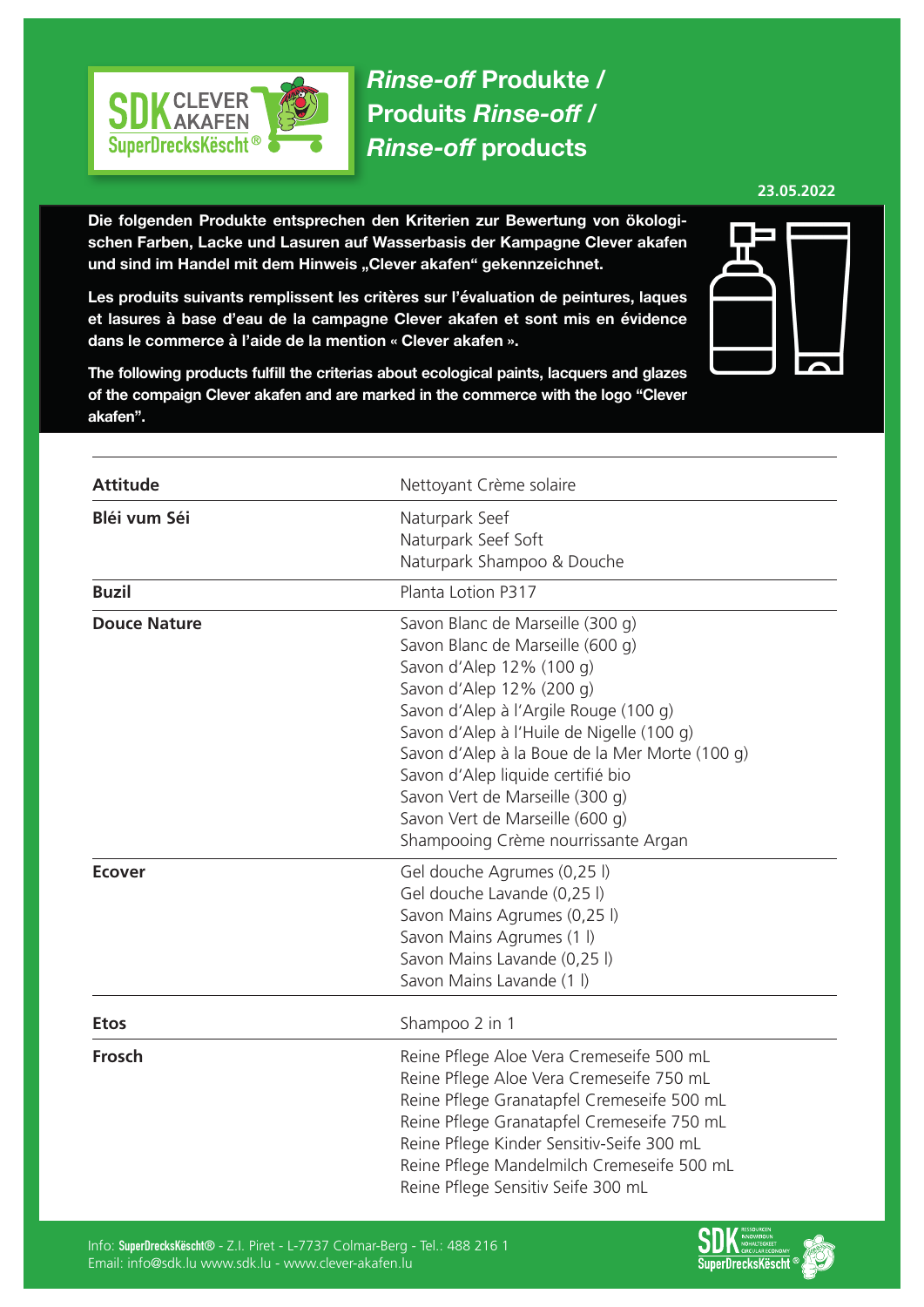

|                | Reine Pflege Sensitiv Seife 500 mL<br>Reine Pflege Sensitiv Seife 750 mL                                                                                                                                                                                                             |  |
|----------------|--------------------------------------------------------------------------------------------------------------------------------------------------------------------------------------------------------------------------------------------------------------------------------------|--|
|                |                                                                                                                                                                                                                                                                                      |  |
| N.A.E.         | Purezza Micellar Water                                                                                                                                                                                                                                                               |  |
| <b>Sebamed</b> | Anti-Haarverlust Shampoo<br>Antischuppen Shampoo<br>Antischuppen Shampoo plus<br>Dusch-Creme mit Mizellen<br>Everyday Shampoo<br>Flüssig Wasch-Emulsion<br>Intim Waschgel<br>Pflege Dusche Granatapfel<br>Seifenfreies Waschstück mit Olive<br>Sportdusche<br><b>Wellness Dusche</b> |  |
| Sodasan        | Bioseife Cream Kernseife<br>Bioseife Cream Vanille<br>Liquid Soap Sensitive                                                                                                                                                                                                          |  |
| <b>Syoss</b>   | <b>SH Pure Fresh</b><br>Pure Fresh Shampoo<br>Pure Smooth Shampoo                                                                                                                                                                                                                    |  |
| <b>Tork</b>    | Extra Mild Foam Soap<br>Extra Mild Liquid Soap<br>Extra Mild Mini Liquid Soap<br>Hair & Body Liquid Soap<br>Luxury Soft Liquid Soap<br>Mild Foam Soap<br>Mild Liquid Soap<br>Mild Mini Liquid Soap                                                                                   |  |
| <b>Tana</b>    | Lavamani Azur<br>Lavamani F<br>Lavamani Hair & Body<br>Lavamani nature<br>Lavamani Rosé<br>Lavamani sensation                                                                                                                                                                        |  |